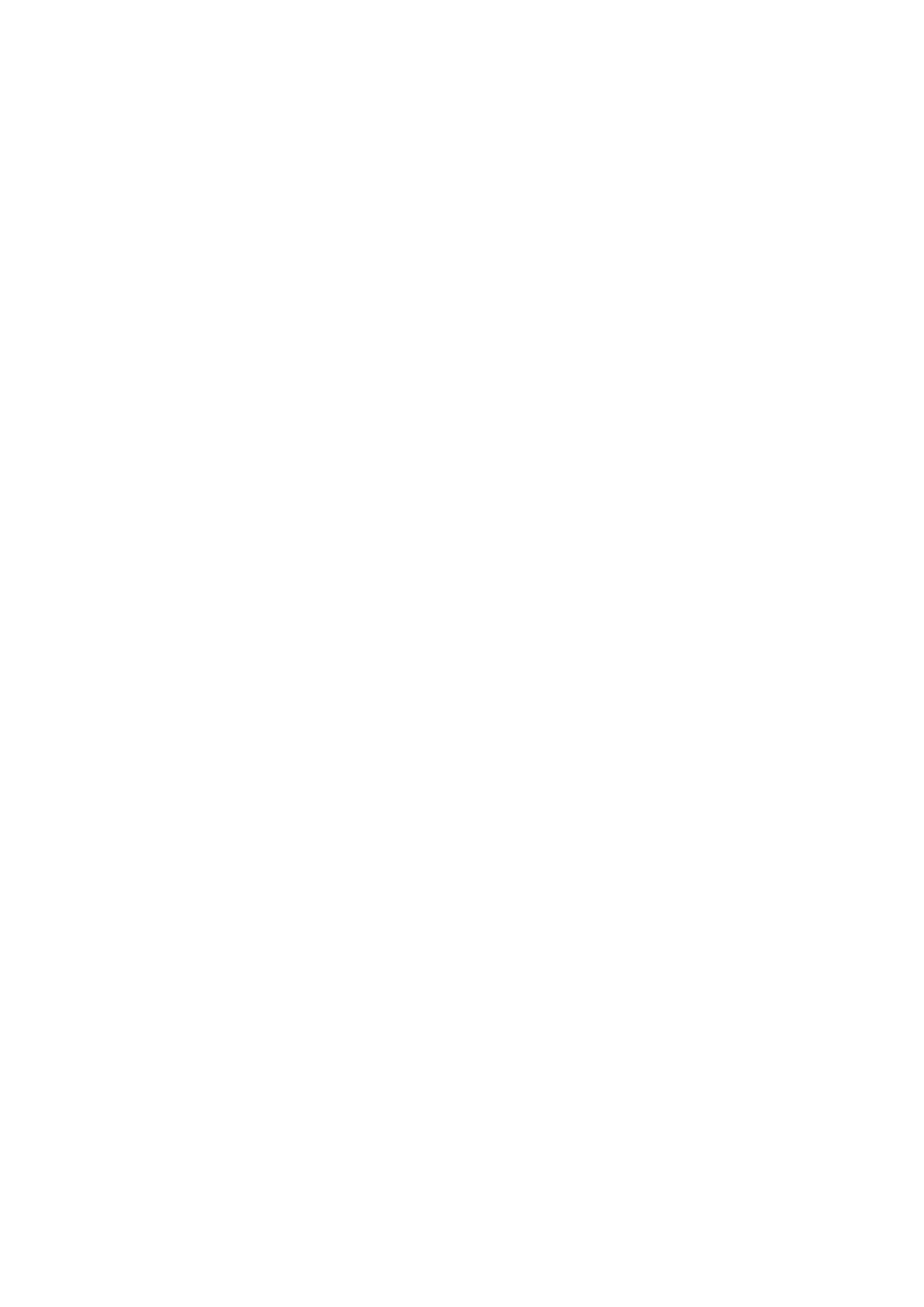# <span id="page-2-0"></span>**Copyright and Declaration**

#### **Copyright**

SIGLENT TECHNOLOGIES CO., LTD. All Right Reserved.

#### **Trademark Information**

**SIGLENT** is a registered trademark of SIGLENT TECHNOLOGIES.

#### **Declaration**

.

 **SIGLENT** products are protected by patent law in and outside of the Peoples Republic of China

**SIGLENT** reserved the right to modify or change the specifications and price of the product

 $\bullet$  Information in this publication replace all previous corresponding material

 Any copying, extracting or translation of the content of this manual is not allowed without permission from **SIGLENT**.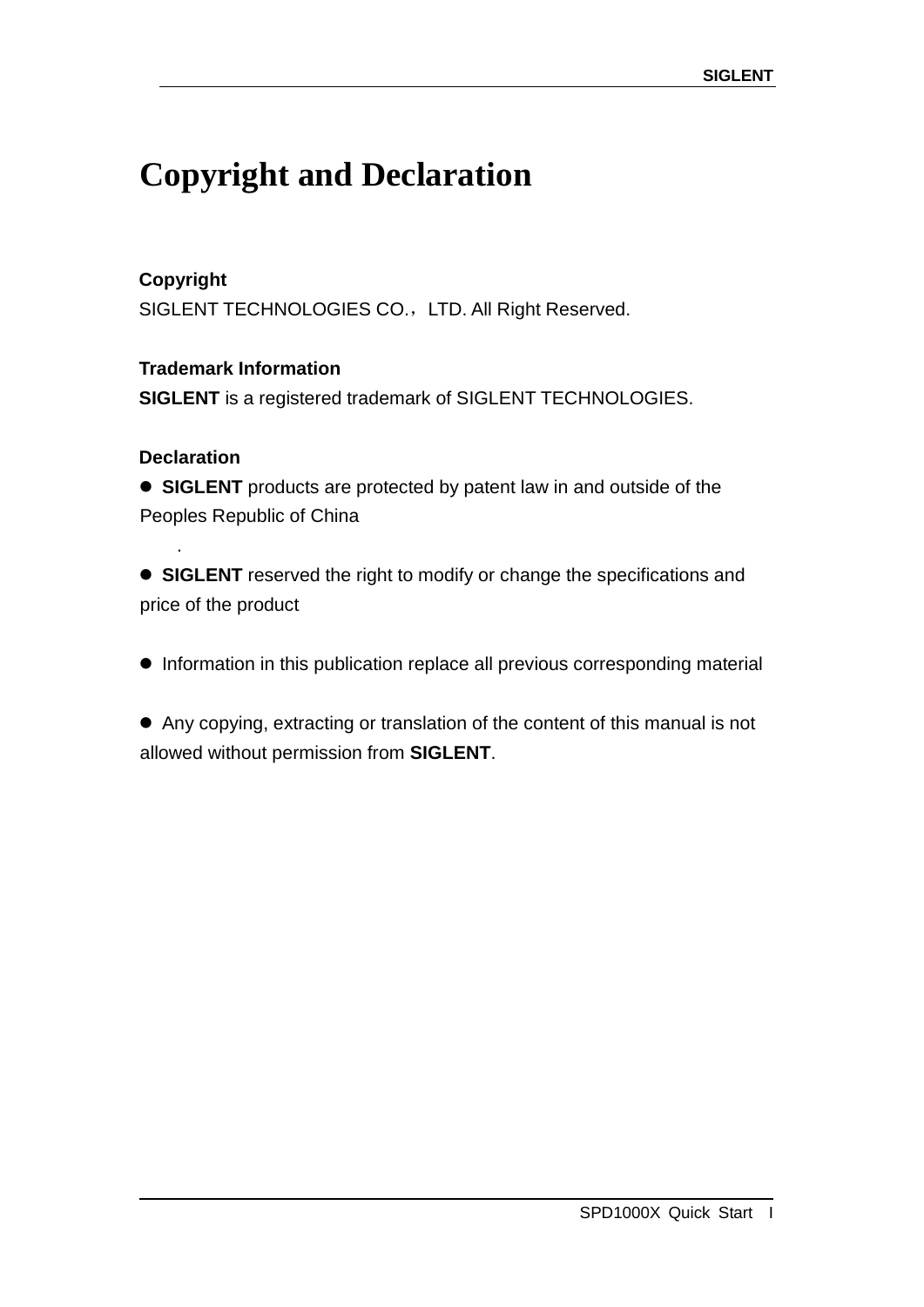# <span id="page-3-0"></span>**General Safety Summary**

Please review the following safety precautions carefully to avoid personal injury or damage to this product or any product connected to it. To prevent potential danger, please use the instrument as specified.

#### **Use the proper power cord**

Only the power cord designed for the instrument and authorized by the local country should be used.

**Power supply** AC Input Voltages: 100/120/220/230 V ± 10%, 50/60 Hz

**Use the proper fuse** The fuse type: 100/120 V: T6.3A/250V 220/230 V : T3.15A/250V

Make sure to use the correct type of fuse before turning on the instrument. Find the cause of the fuse failure before replacing the fuse and connecting the power cord.

#### **Ground the instrument**

The instrument is grounded through the protective earth conductor of the power cord. To avoid electric shock, the grounding conductor must be connected to the earth ground. Make sure that the instrument is properly grounded before any activating any inputs or outputs.

#### **Examine all the terminal ratings**

To avoid fire or electric shock, please examine all ratings and symbols on the instrument. Read this guide carefully to know more details about the ratings before connection.

#### **Keep proper ventilation**

Inadequate ventilation may cause an increase of temperature within the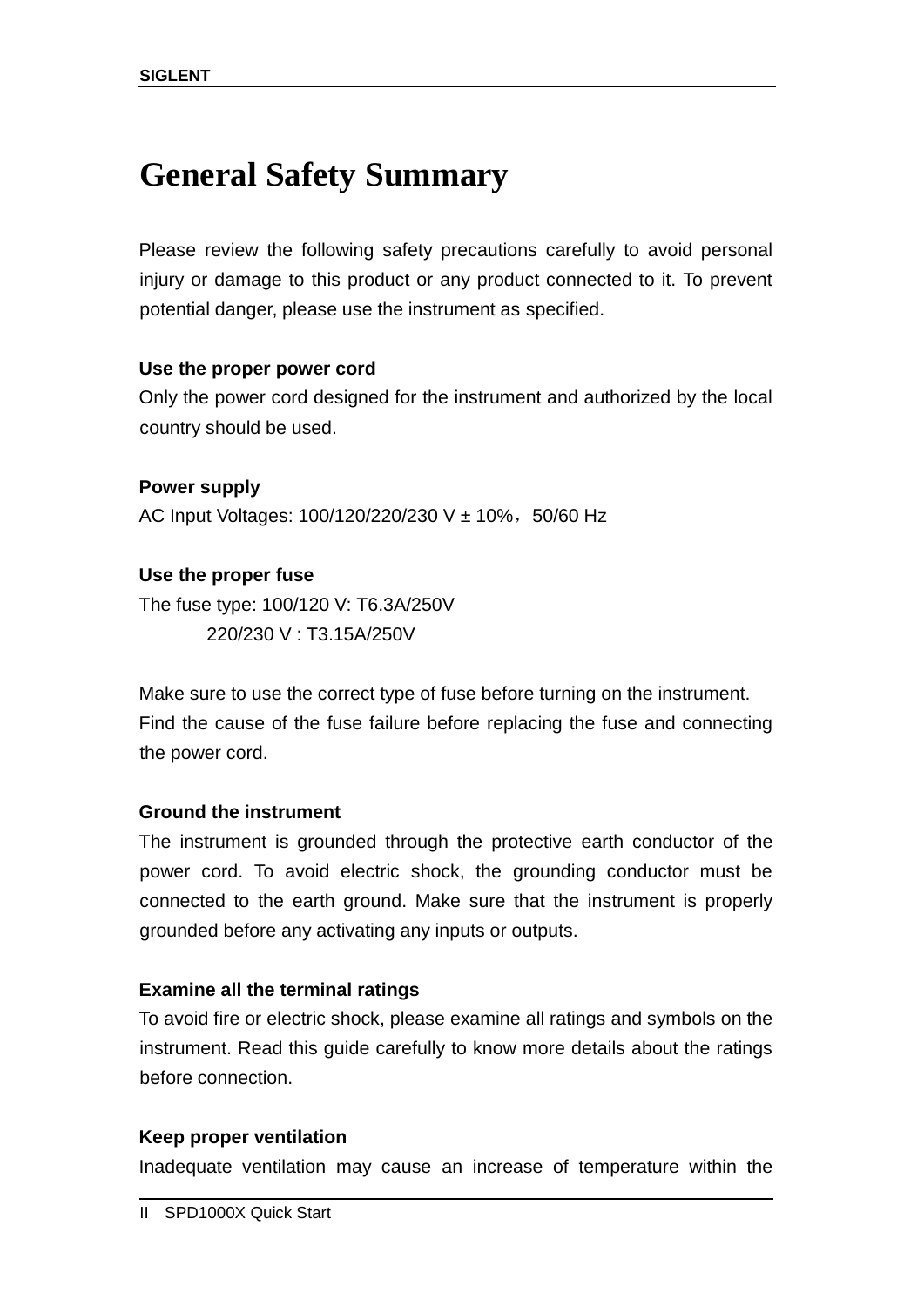instrument, which can lead to further damage. Please keep proper ventilation and check the fan and air-vents regularly when using the instrument.

#### **Operate condition**

Location: indoor, no strong light, almost no interfering pollution Relative humidity: < 80% Altitude:< 2000 m Temperature: 0℃ to 40℃

#### **Electrostatic Prevention**

Operate in an electrostatic discharge protective area environment to avoid damages induced by static discharges. Always ground both the internal and external conductors of the cable to release static before connecting.

#### **Do not operate in an explosive atmosphere**

To avoid personal injury or damage to instrument, please do not operate in an explosive atmosphere.

#### **Keep surface of the product clean and dry**

Avoid dust and moisture in the air as they can influence the performance of the instrument. Please keep surface of the product clean and dry.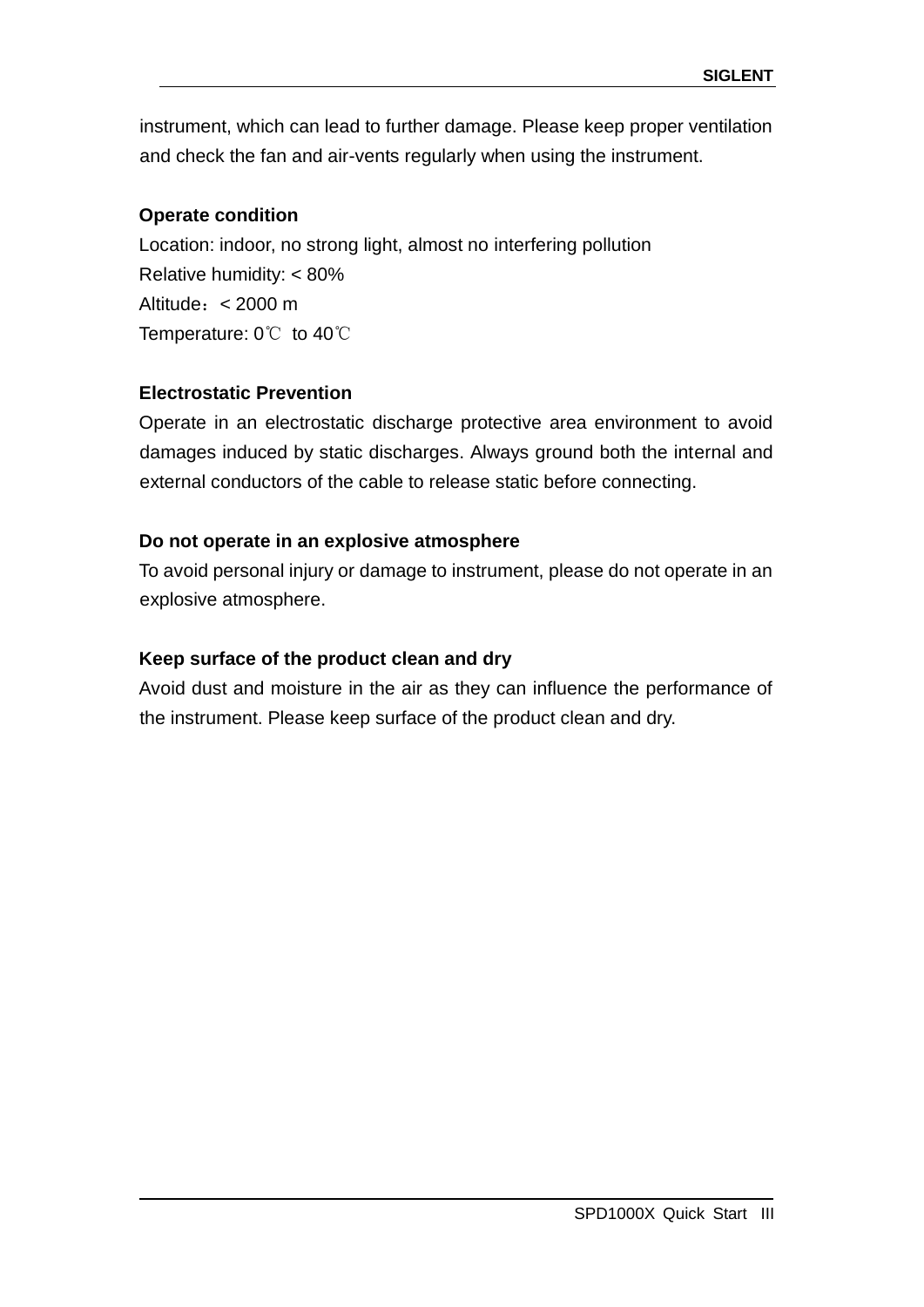# <span id="page-5-0"></span>**General Safety Summary**

#### **Terms may appear on the product:**

**DANGER:** Indicates direct injury or hazard that may happen.

**WARNING:** Indicates potential injury or hazard that may happen.

**CAUTION:** Indicates potential damage to the instrument or other property that may happen.

**Symbols may appear on the product:**



**Warning**

Hazardous **Hazardous Power Protective** 

**Earth Terminal** **Earth Ground** **Power** 

 $\bigcap$ 

**Switch**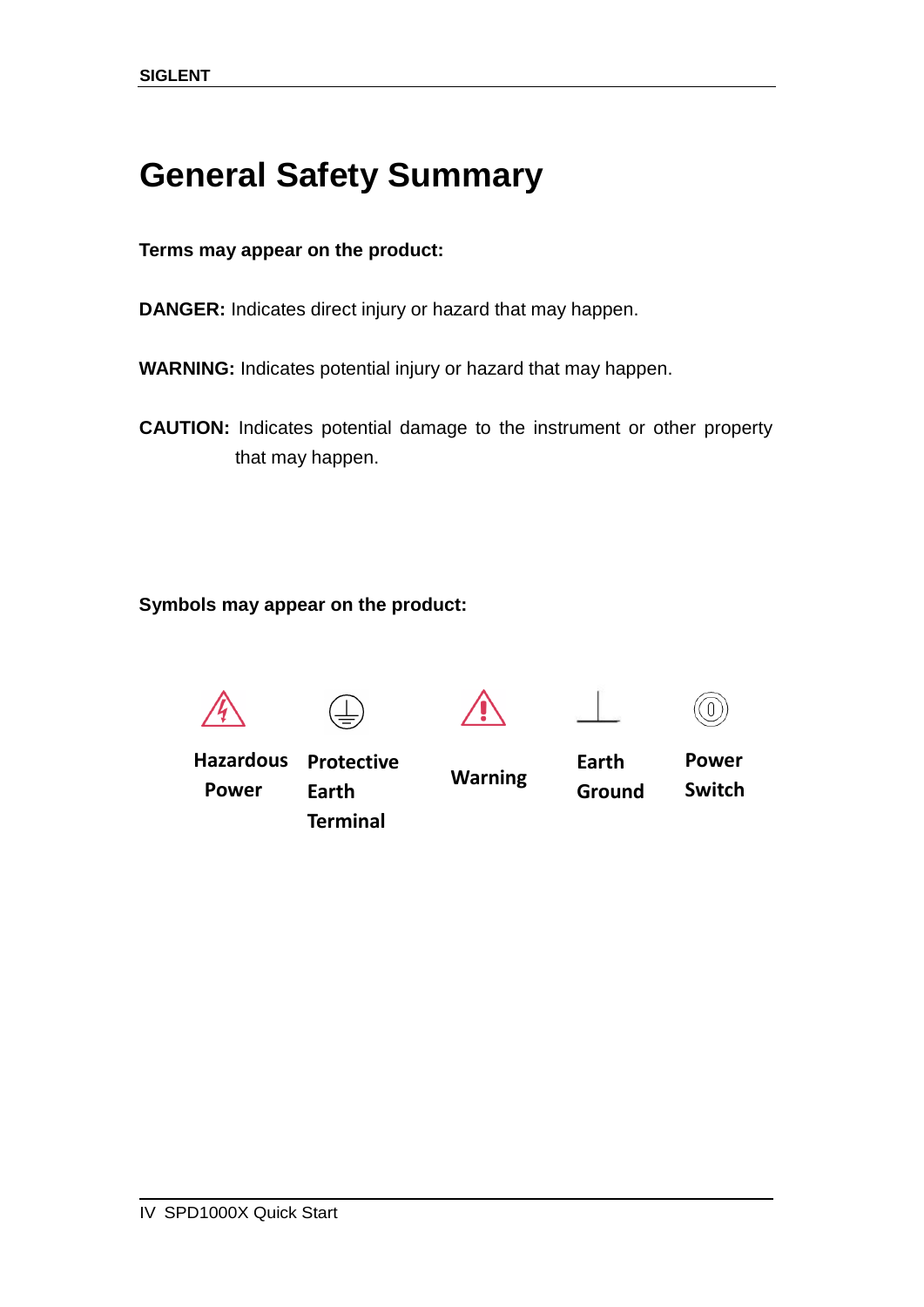## <span id="page-6-0"></span>**SPD1000X Brief Introduction**

Siglent's SPD1000X Programmable DC Power Supply has a 2.8 inch TFT-LCD screen, programmable output, and real time measurement graphing. The SPD1168X has a maximum output values of 16 V/8 A, while the SPD1305X has a maximum output values of 30 V/5 A. Both models have remote sense capability, output short circuit and overload protection.



**SPD1168X** 

**SPD1305X** 

Figure 1: Side view

#### **Main features:**

- Single high-precision programmable output: SPD1168X: 16 V/8 A, total power is 128 W SPD1305X: 30 V/5 A, total power is 150 W
- Compact, easy to use, powerful, ideal for bench power supply applications
- Stable, Reliable and Low Noise:  $\leq 350$  uVrms/3 mVpp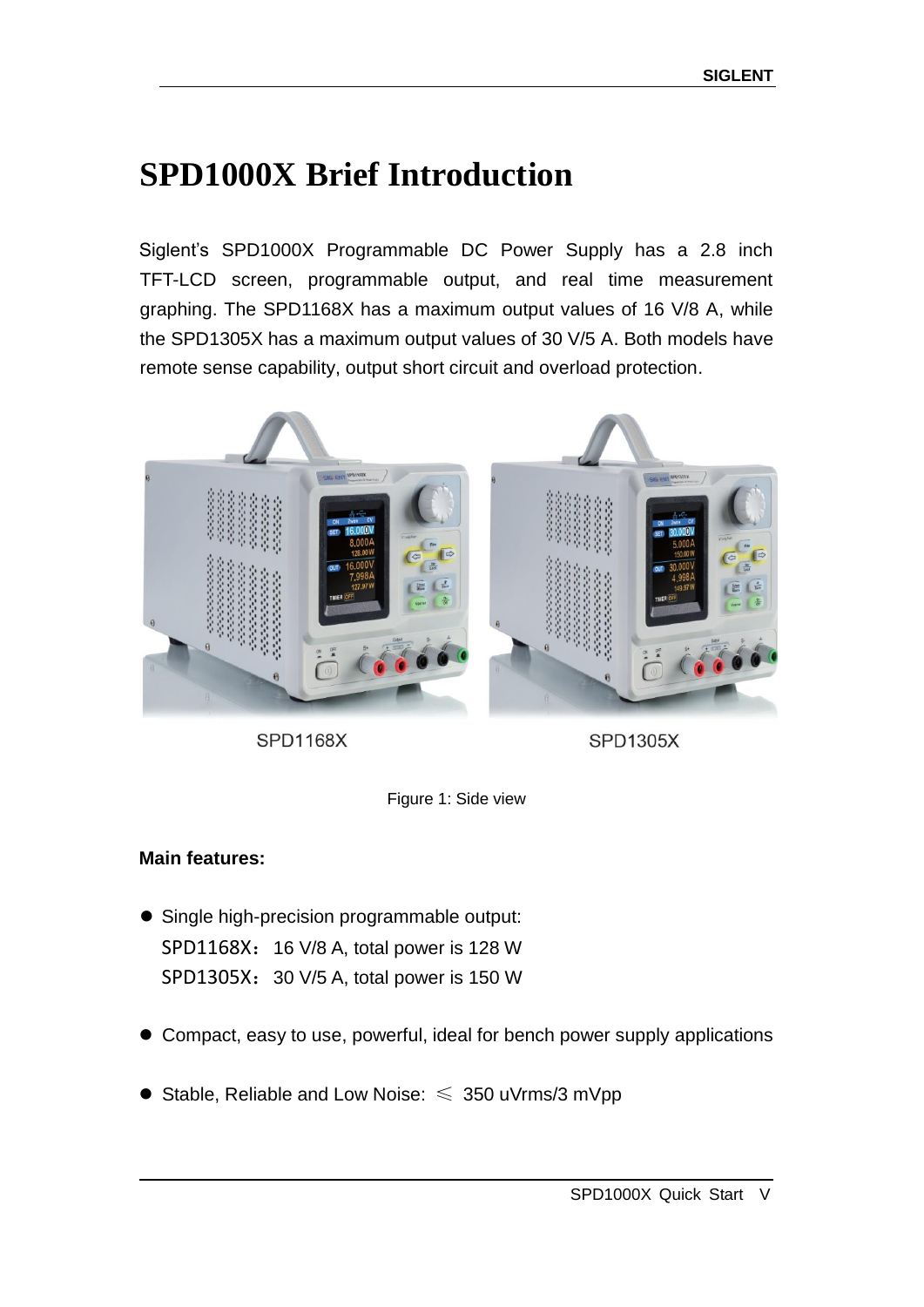- **•** Fast Transient Response Time:  $<$  50  $\mu$  s
- Maximum resolution of 1mV/ 1mA with 5-bit voltage and 4-bit current display.
- Timer function sequences pre-set output values
- High resolution 2.8 inch TFT LCD(240\*320 pixels)
- Two output modes: two-wire output and remote sense compensation function (maximum compensation up to 1V)
- Four varieties of input-line voltage values include 100V, 110V, 220V and 230V to satisfy user requirements
- $\bullet$  Intelligent temperature-controlled fan, effectively reduces noise
- Clear graphical interface, with waveform display
- 5 internal system parameters save / recall, support for data storage space expansion
- Uses EasyPower PC software, real-time control via USB, LAN, support SCPI command set and LabView driver package to meet the remote control and communication requirements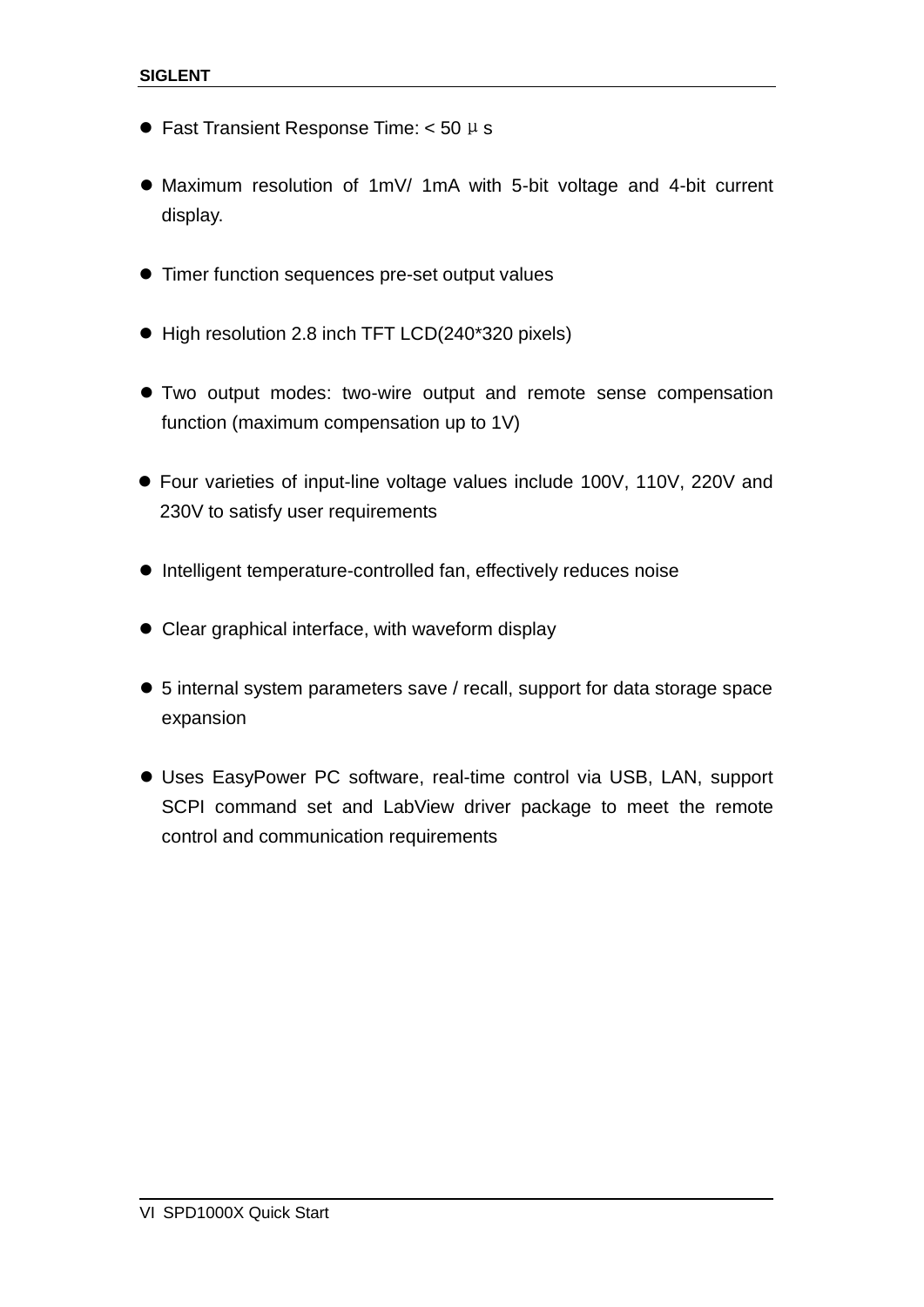## **Content**

| General Safety SummaryIV      |  |  |  |  |
|-------------------------------|--|--|--|--|
| SPD1000X Brief Introduction V |  |  |  |  |
|                               |  |  |  |  |
|                               |  |  |  |  |
|                               |  |  |  |  |
|                               |  |  |  |  |
|                               |  |  |  |  |
|                               |  |  |  |  |
|                               |  |  |  |  |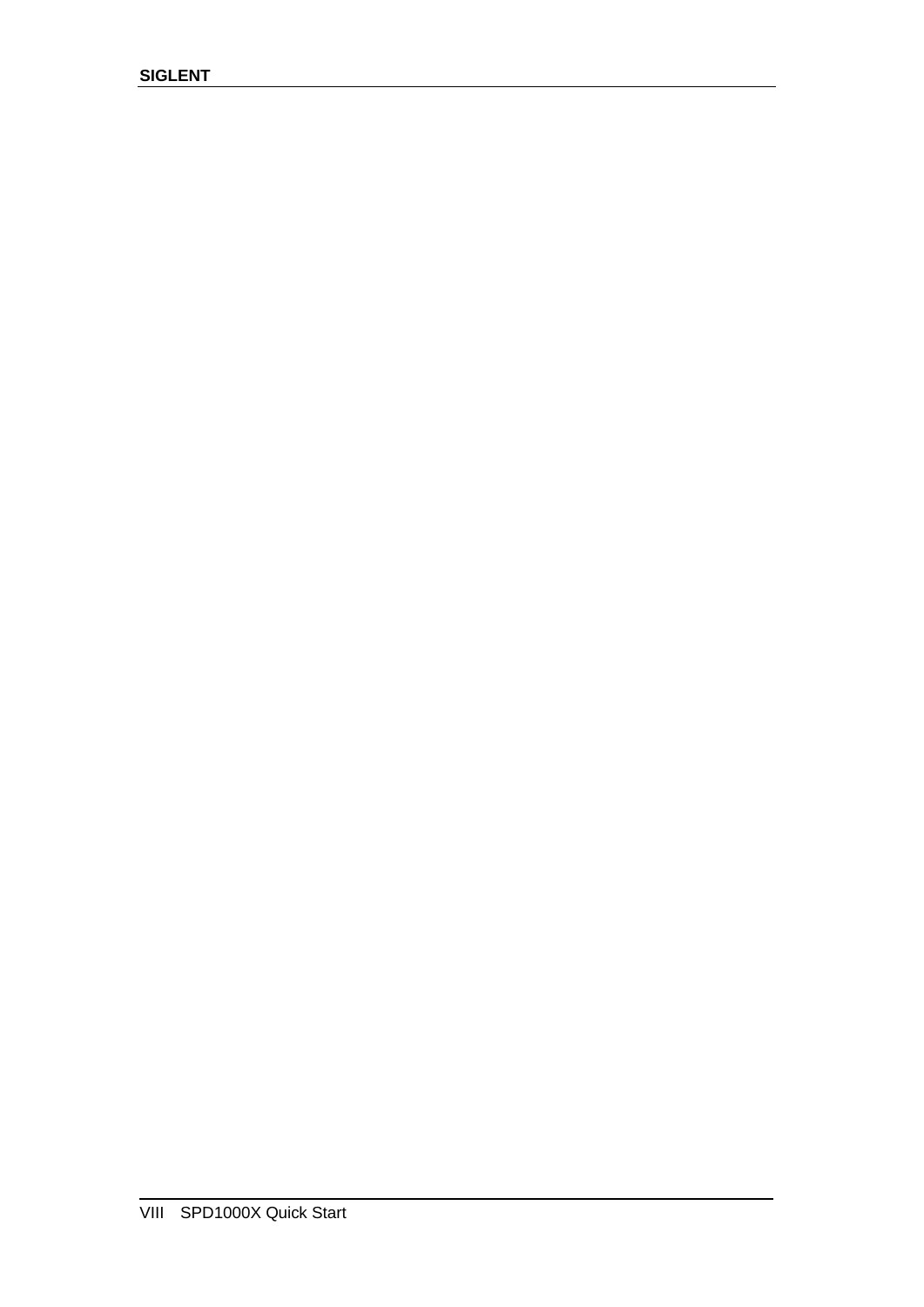### <span id="page-10-0"></span>**General Inspection**

Please inspect your new instrument follow the steps below.

#### **1. Inspect the shipping container**

Keep the shipping container or cushioning material until the contents of the shipment have been completely checked and the instrument has passed both electrical and mechanical tests. The consigner or carrier is responsible for damages to the instrument resulting from shipment. **SIGLENT** will not provide free maintenance or replacement for shipping damages.

#### **2. Inspect the instrument**

If there is damage, defects, or failures in electrical and mechanical tests of the product, please contact your nearest **SIGLENT** sales representative.

#### **3. Check the accessories**

Please check the accessories according to the packing list. If the accessories are incomplete or damaged, please contact your **SIGLENT** sales representative.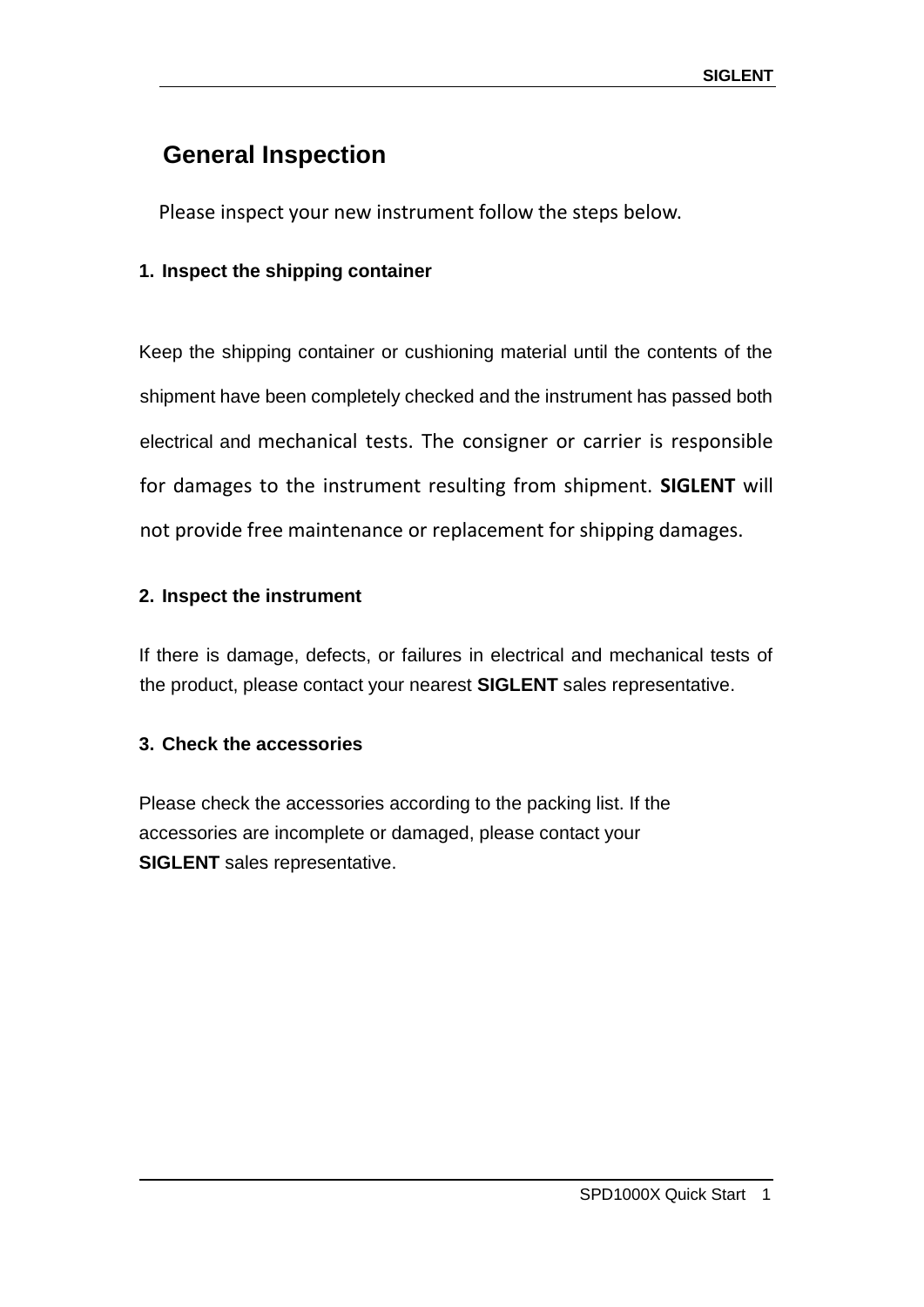### <span id="page-11-0"></span>**The Front Panel**



Figure 2: The front panel of the SPD1168X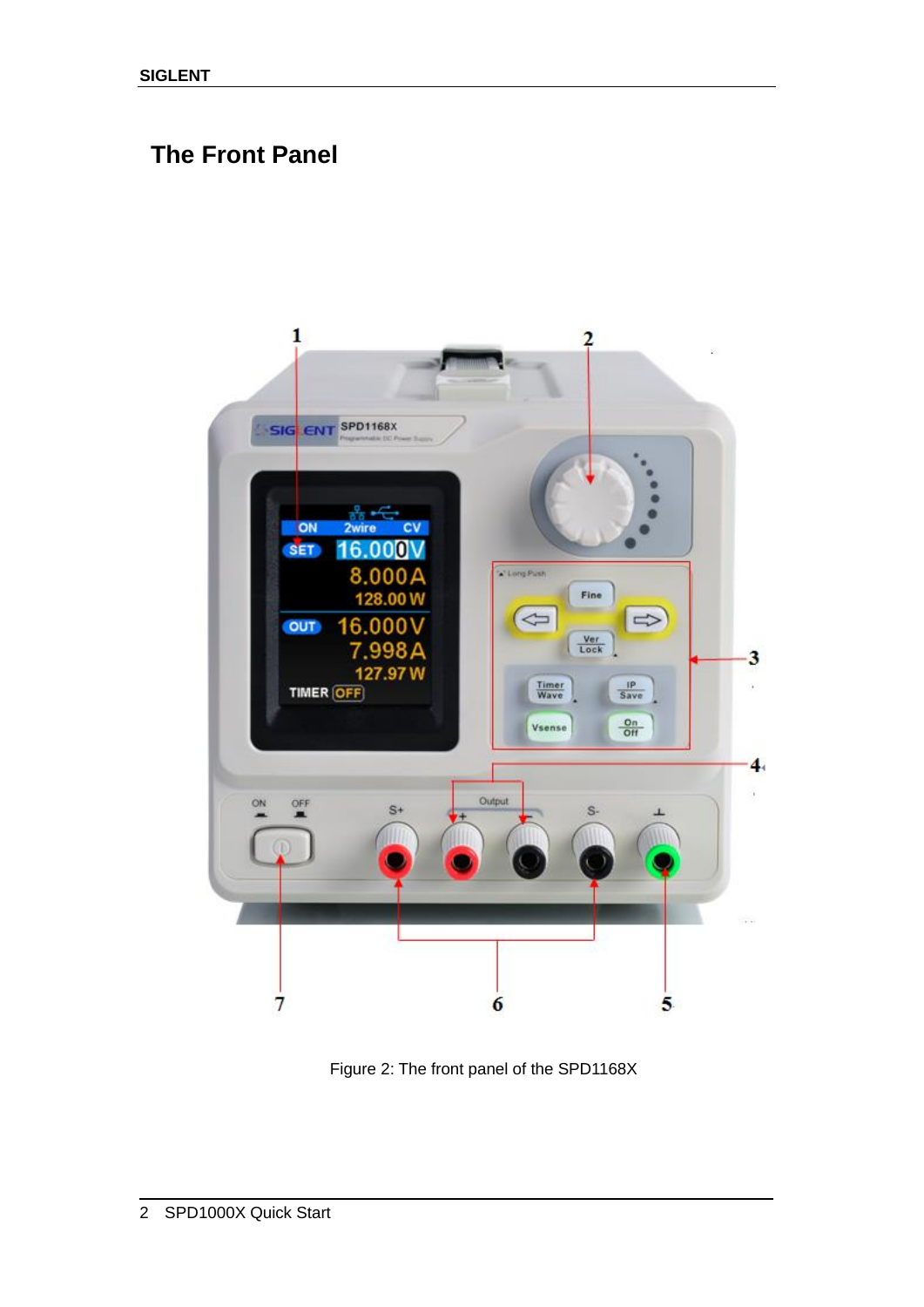#### **1. LCD**

2.8 inch TFT display. It is used to display system parameter settings, system output state, menu options, prompt messages, etc.

#### **2. Knob**

When setting parameters, rotate the knob to increase or decrease the value of the digit at the cursor.

#### **3. Function button and power key**

### Fine

When setting parameters, press the Fine button to move the cursor to select the position of digit to be modified.



The right and left direction buttons move the cursor to select the parameter to be modified.



Press the button briefly to enter the system message interface. Press the button for 1 second or longer to activate the lock function.

Timer Wave Press the button briefly to enter the timer interface. Press the left button to move the cursor from left to right, press the right button to move the cursor in the opposite direction. In the timer interface or main interface, press the On/Off button briefly to turn on/off the timer.

Press the button for 1 second or longer to enter the waveform display mode.

IP Save Press the button briefly to configure the network connection information. Then press the left button to move the cursor from right to left, press the right button to move the cursor from left to right. Choose the DHCP window, press the On/Off button for a short period to turn On/Off the DHCP function..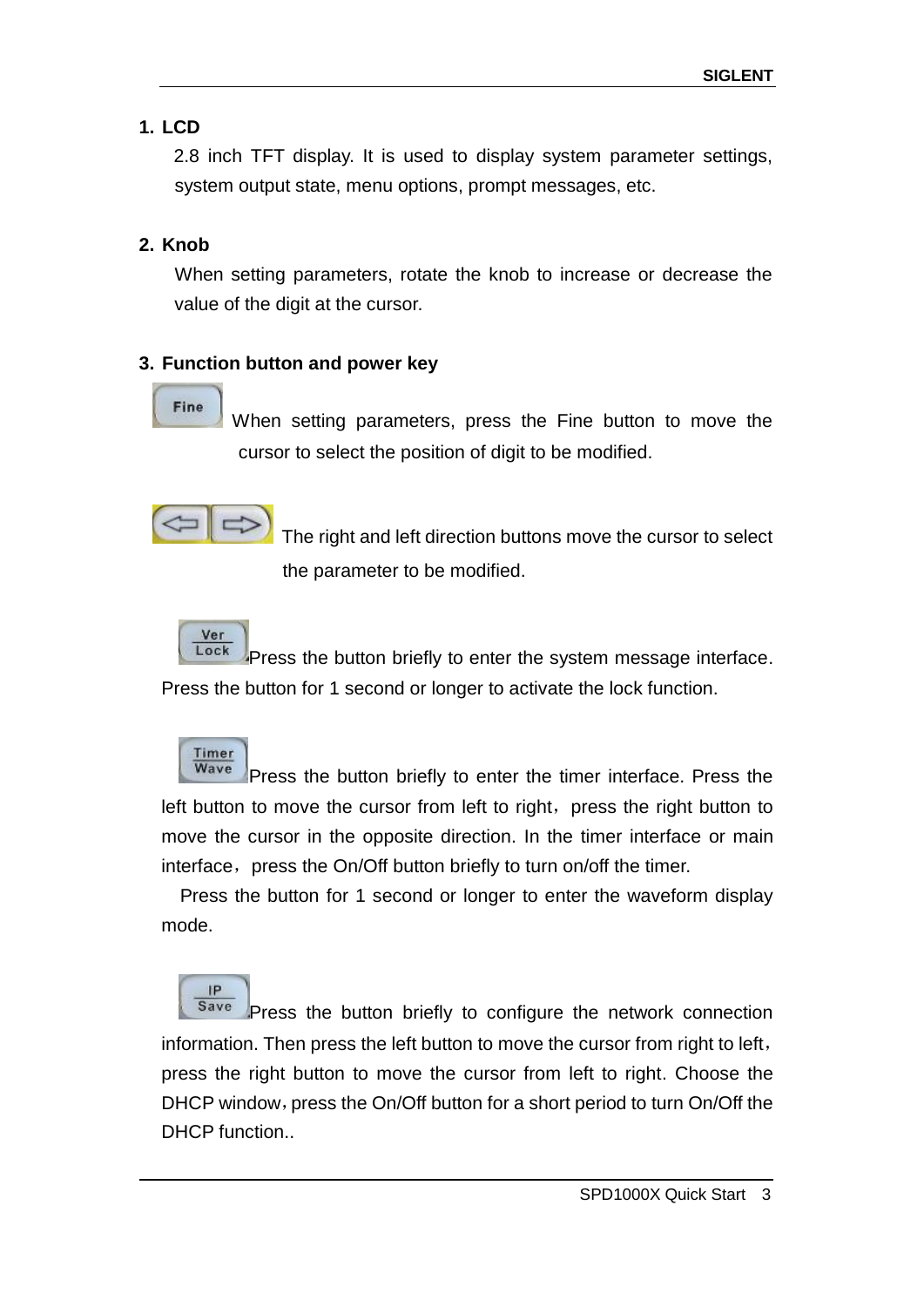Press the button for a longer period to enter the storage function system. Press the Fine button for a short period to choose the subproject, press the Fine button for a longer period to determine the choice.

Vsense

Press the button to enable/disable the remote sense function.



Press the button to enable/disable the channel output.

#### **4. Output Terminal**

Physical output connections to the external circuit.

#### **5. Ground Terminal**

This terminal is connected to the instrument chassis and ground wire and is in grounded state.

#### **6. Sense terminal**

Used to sense the actual voltage at the load. This allows the source to compensate the voltage drop caused by the leads between the power supply and the load and increases the accuracy of the voltage delivered to the load.

#### **7. Power key**

Turn on or off the instrument.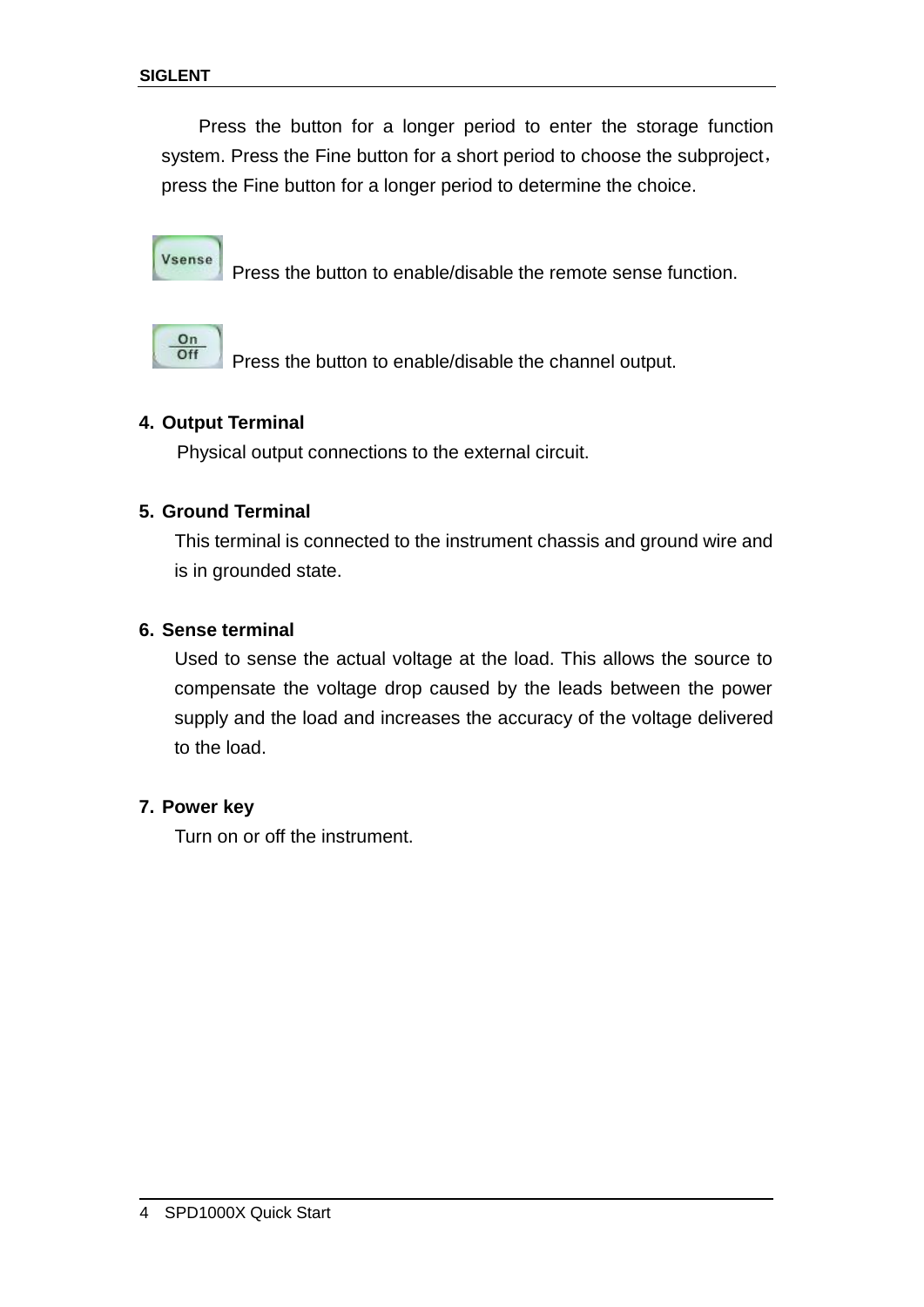### <span id="page-14-0"></span>**The Rear Panel**



Figure 3: The rear panel of the SPD1000X

#### **1. Warning message**

To note to ground the instrument and non-professional personnel should not disassemble the instrument and so on.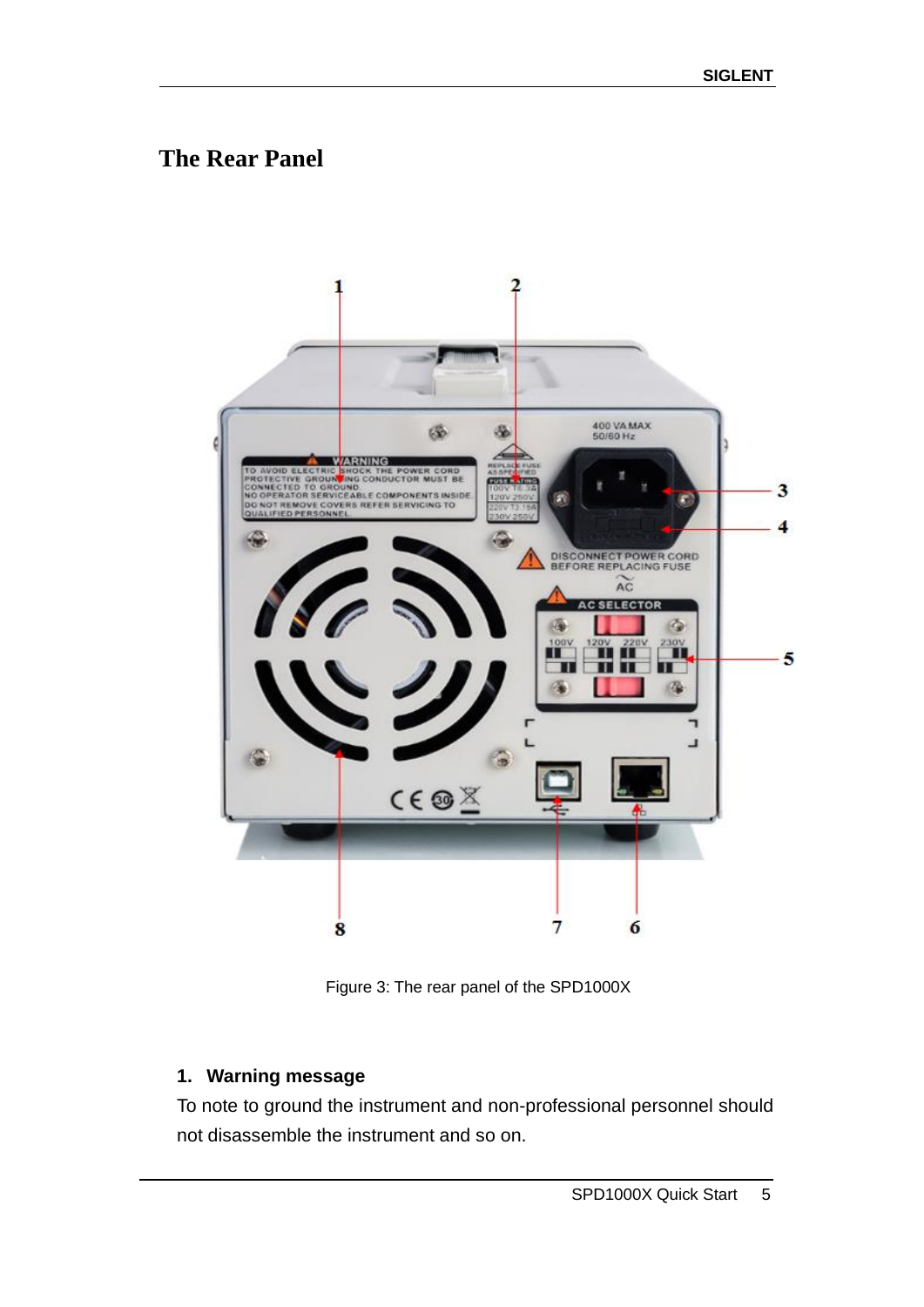#### **2. AC input voltage description**

The frequency、voltage and the specified fuse have to match with AC input .

#### **3. AC power socket**

The socket of AC input power.

#### **4. Fuse**

The needed specified fuse relate to the input voltage(Please refer to the

#### "**AC input voltage description**")

#### **5. AC line power selection switch**

AC Input Voltages: 100/120/220/230 V

#### **6. LAN interface**

Connect the local network by RJ45 interface.

#### **7. USB device**

Connect the instrument (as "slave" device) to external USB device(such as, USB storage device) computer.

#### **8. Fan**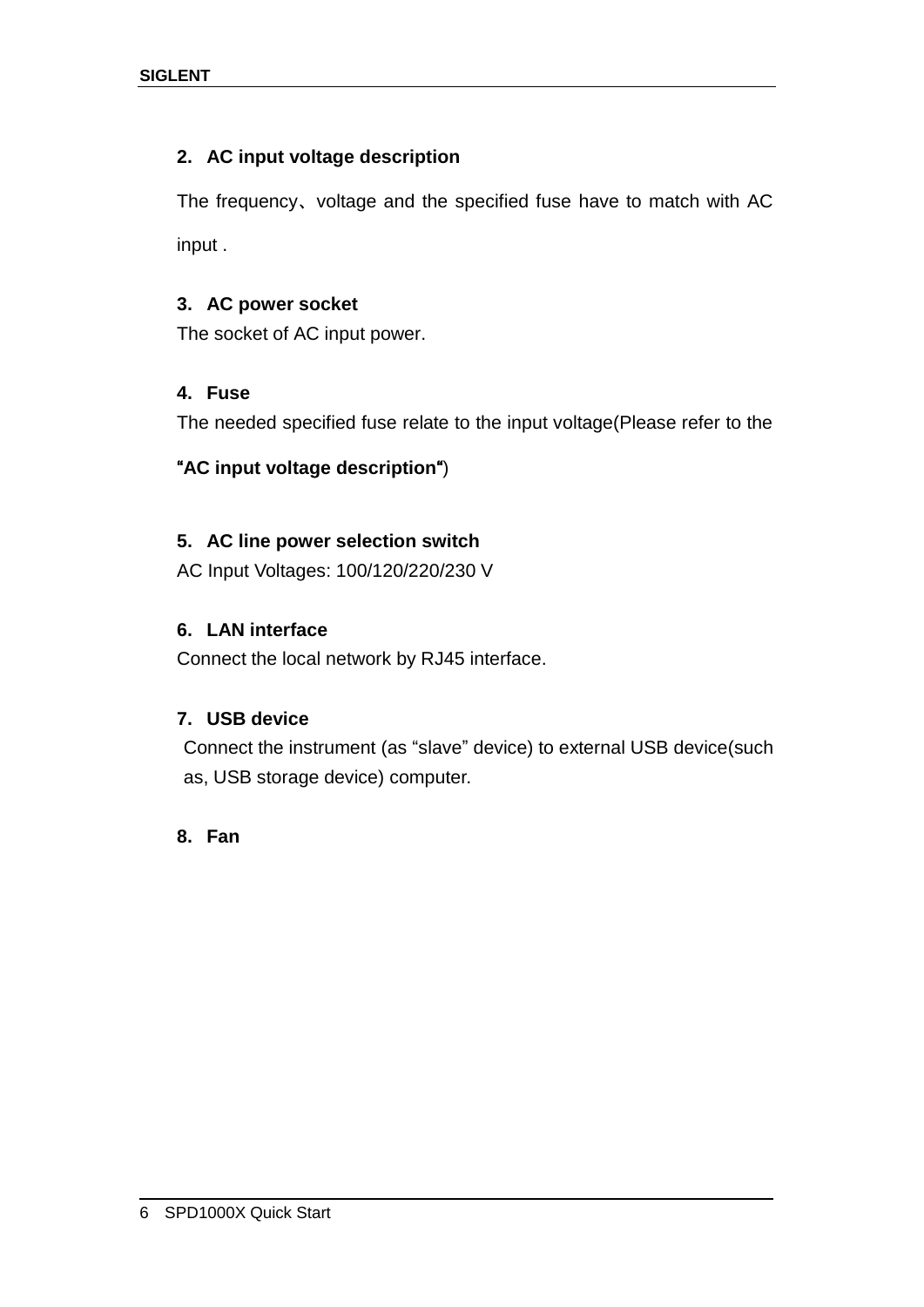### <span id="page-16-0"></span>**Connect power**

The power supply supports a variety of AC line power input values. For each line voltage, the rear panel voltage selector settings are different, as shown in table 1 below.

| Table T. AC lift of the power specifications |                               |  |                                      |
|----------------------------------------------|-------------------------------|--|--------------------------------------|
|                                              | <b>AC power input</b>         |  | <b>Voltage selector</b><br>configure |
|                                              | 100 VAC $\pm$ 10%, 50 ~ 60 Hz |  | 100V                                 |
|                                              | 120 VAC $\pm$ 10%, 50 ~ 60 Hz |  | 120V                                 |
|                                              | 220 VAC $\pm$ 10%, 50 ~ 60 Hz |  | 220V                                 |
|                                              | 230 VAC $\pm$ 10%, 50 ~ 60 Hz |  | 230V                                 |

Table 1: AC input line power specifications

Please connect the power carefully follow the steps below:

#### **1. Check the input power**

Make certain that the AC line power to be connect to the instrument meets the requirements in Table 1.

#### **2. Check the voltage selector at the rear panel**

Make certain that the voltage selector setting at the rear panel of the instrument matches the actual input voltage.

#### **3. Check the fuse**

When the instrument leaves factory, the specified fuse is installed.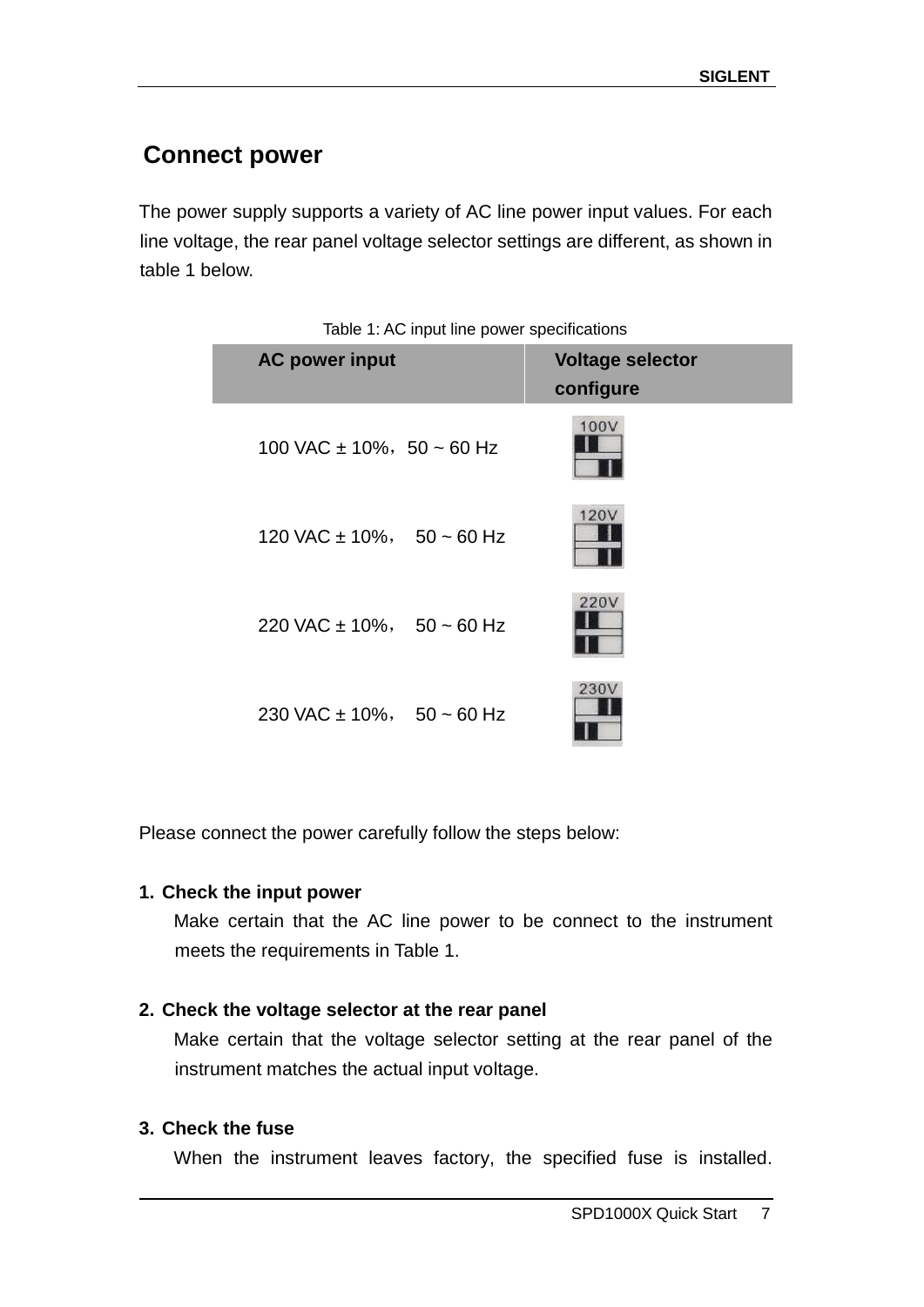Please check whether the fuse matches the actual input voltage according to the "Input Power Requirements" at the rear panel of the instrument.

#### **4. Connect the power**

Connect the instrument to AC power supply using the power cord

provided in the accessories. Then press the button **the state of the turn** on the power.



Before switching the input power supply voltage, please disconnect the power supply before setting the voltage selector To the appropriate gear.



To avoid electric shock, make sure that the instrument is correctly grounded.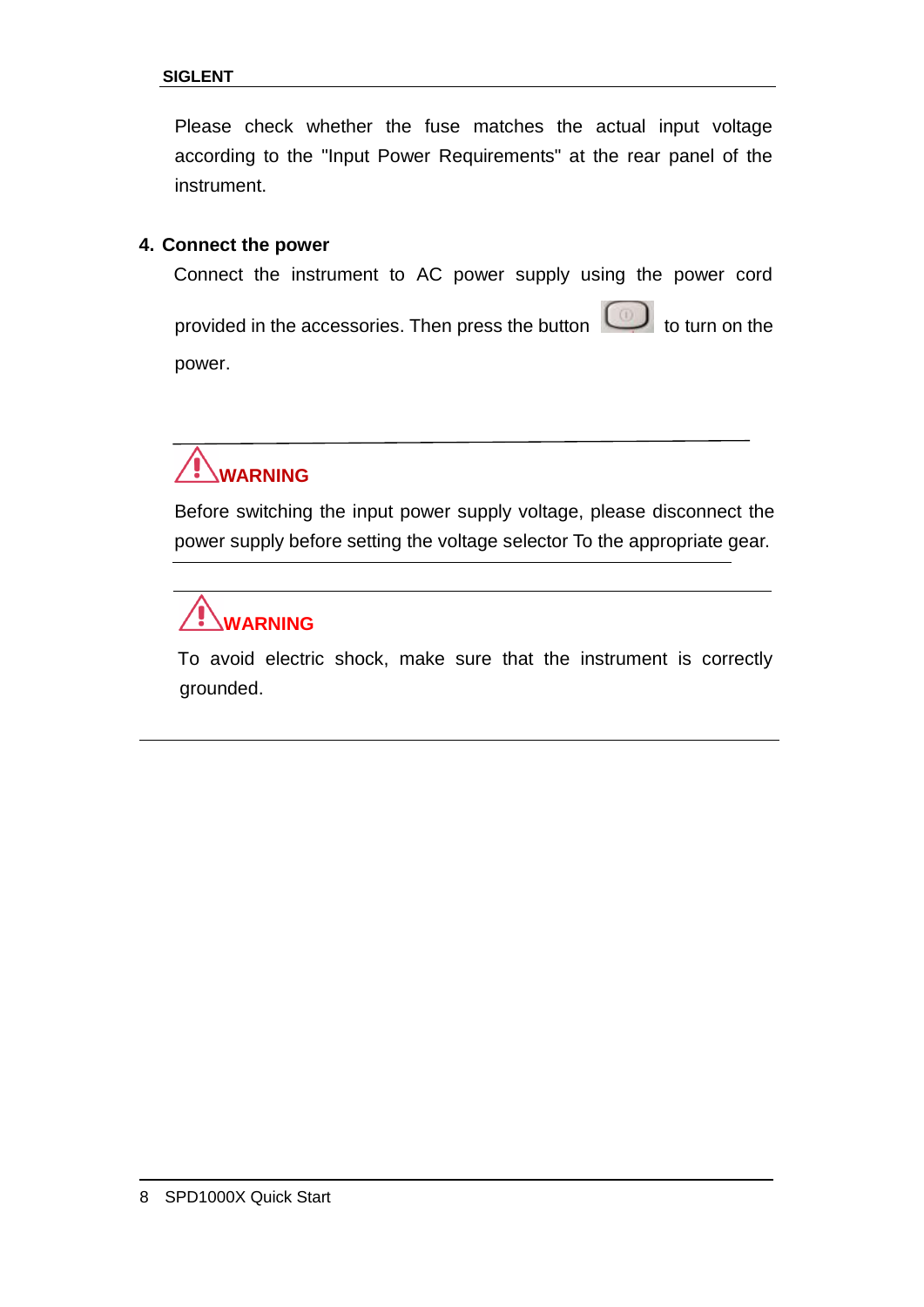### <span id="page-18-0"></span>**User interface**



Figure 4: The user interface

- **1. Channel output state**
- **2. Remote sense mode**
- **3. LAN connection icon**
- **4. USB connection icon**
- **5. Output mode**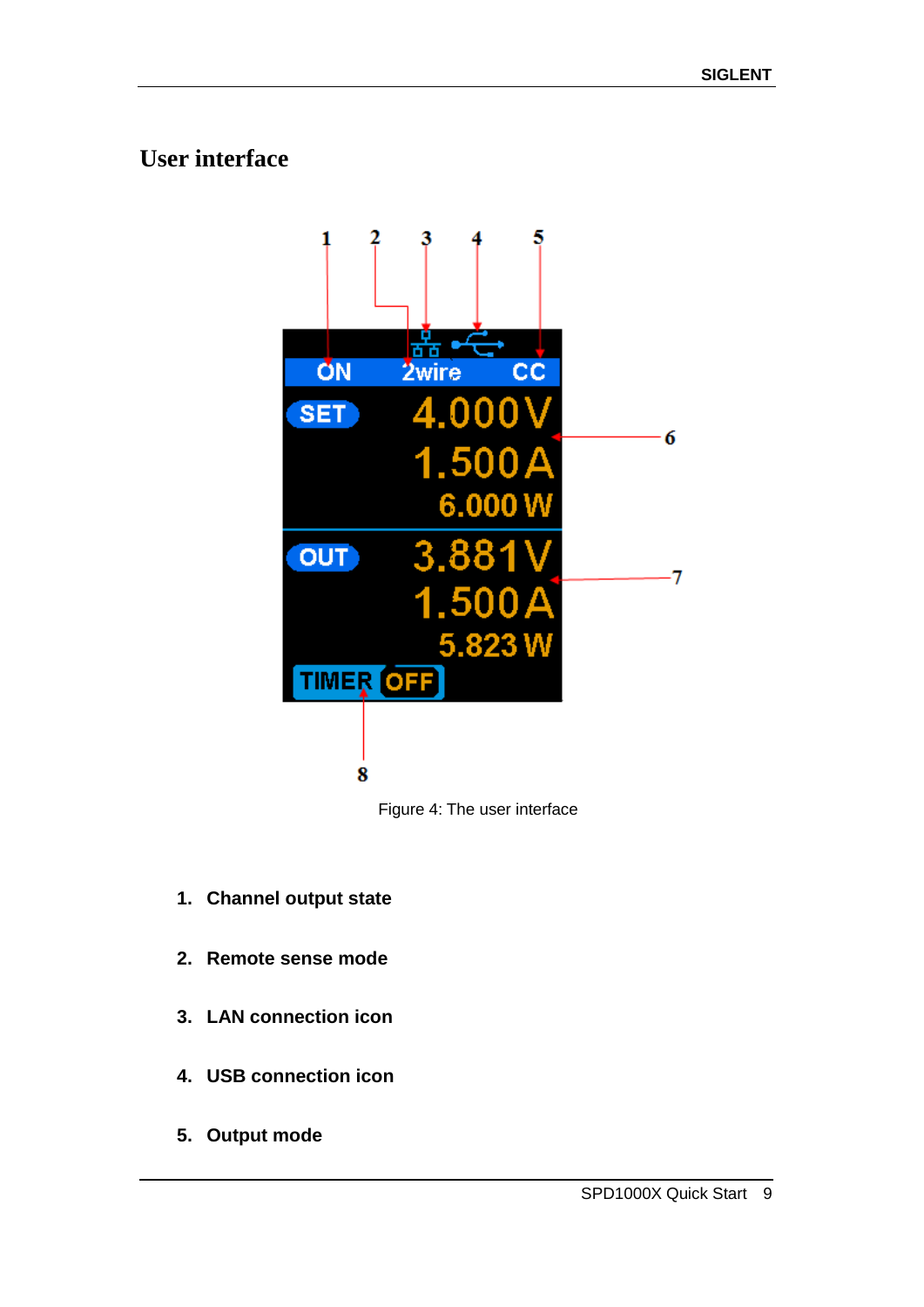- **6. Output programmed values**
- **7. Measured output values**
- **8. Timer state**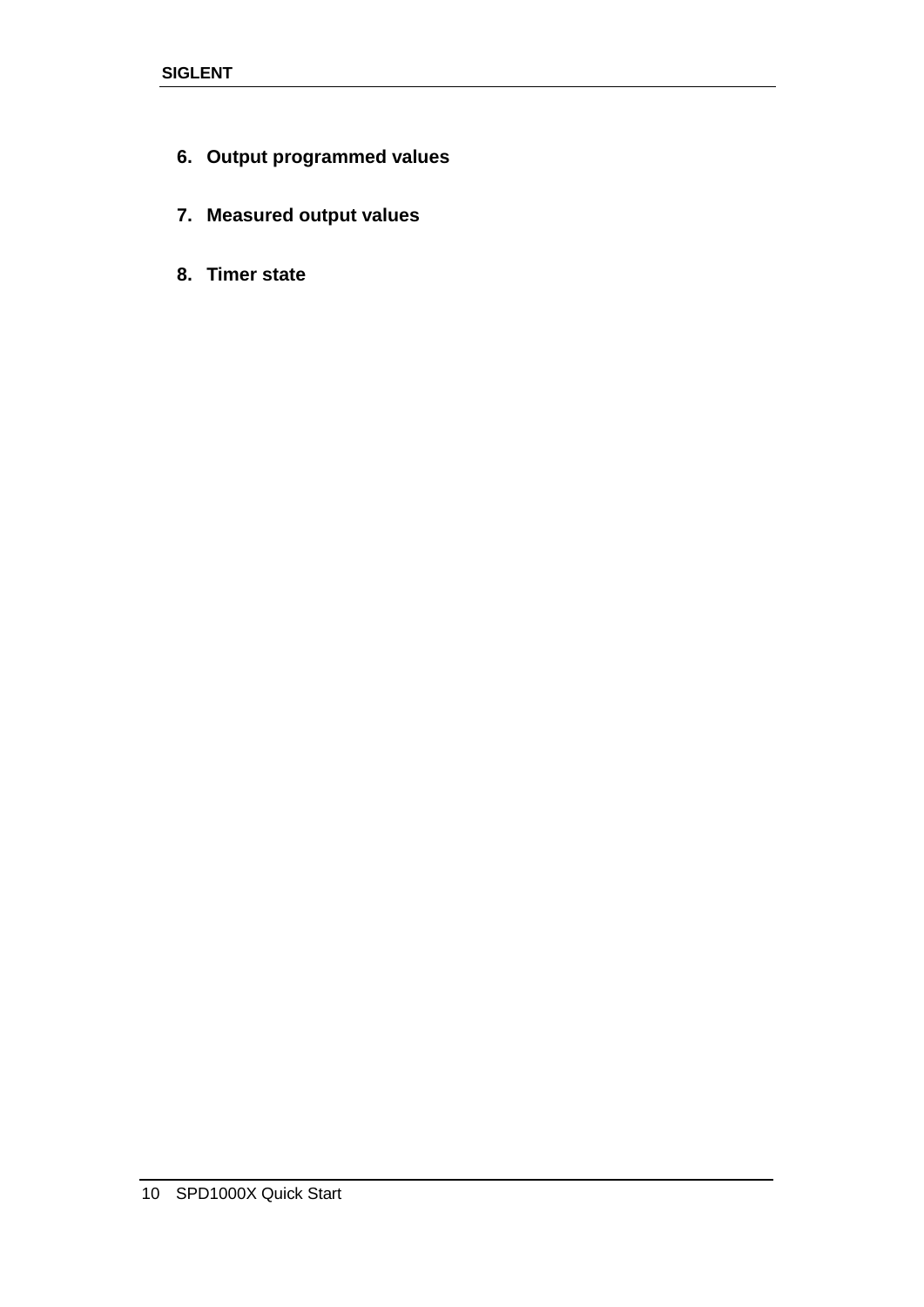### <span id="page-20-0"></span>**Output Inspection**

#### **1. Check the output voltage**

- (1) Turn on the power and make sure the channel current setting is not zero when the instrument has no-load.
- $(2)$  Press on/off button, the supply should be working in constant voltage (CV) mode. You can check the voltage range of SPD1168X by adjusting the voltage setpoint from the minimum (0 V) to the maximum value (16 V) and the voltage range of SPD1305X by adjusting the voltage setpoint from the minimum (0 V) to the maximum value (30 V).

#### **2. Check the output current**

- (1) Turn on the power and make sure the voltage setting is not zero.
- (2) Connect the output terminals (short) with an insulated wire that can handle 10 A or more (18 AWG single core, for example).
- (3) Activate the output by pressing the on/off button. The low impedance (shorted) output will cause the instrument to enter current control (CC) mode. You can check the current range of the SPD1168X by adjusting the current setpoint from the minimum (0 A) to the maximum value (8 A) and the current range of the SPD1305X by adjusting the current setpoint from the minimum (0 A) to the maximum value (5 A).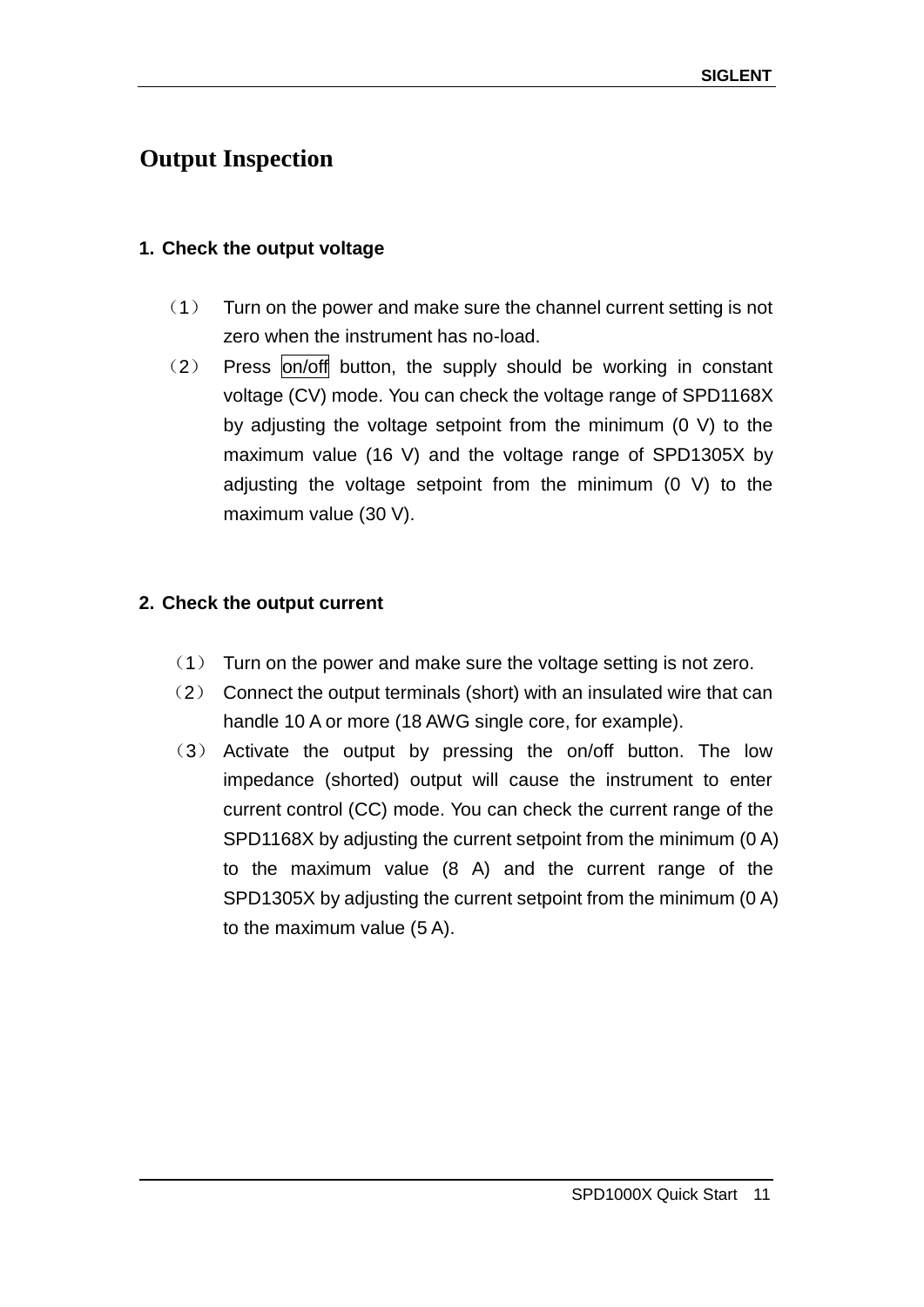### **Fuse Replacement**

The specifications of the fuse are relative to the actual input line voltage, shown in the table below. You also can refer to the rear panel "input power requirement".

| Input voltage | <b>Fuse specification</b> |
|---------------|---------------------------|
| 100/120 VAC   | T6.3A                     |
| 220/230 VAC   | T3.15A                    |

To replace the fuse, please follow the steps below:

- 1. Turn off the instrument and remove the power cord.
- 2. Insert a small straight screwdriver into the slot at the power socket and gently pry out the fuse seat.



- 3. Adjust the power voltage selector manually to select the correct voltage scale.
- 4. Take out the fuse and replace it with the specified fuse (for the corresponding relations between the input voltage and fuse specification, refer to the "input power requirement" at the rear panel).
- 5. Re-insert the fuse holder into the power socket (please pay attention to the direction).

# **WARNING**

To avoid personal injuries, unplug the power supply before replacing the fuse. To avoid electric shock or fire, select the proper power supply specification and replace only with the proper fuse.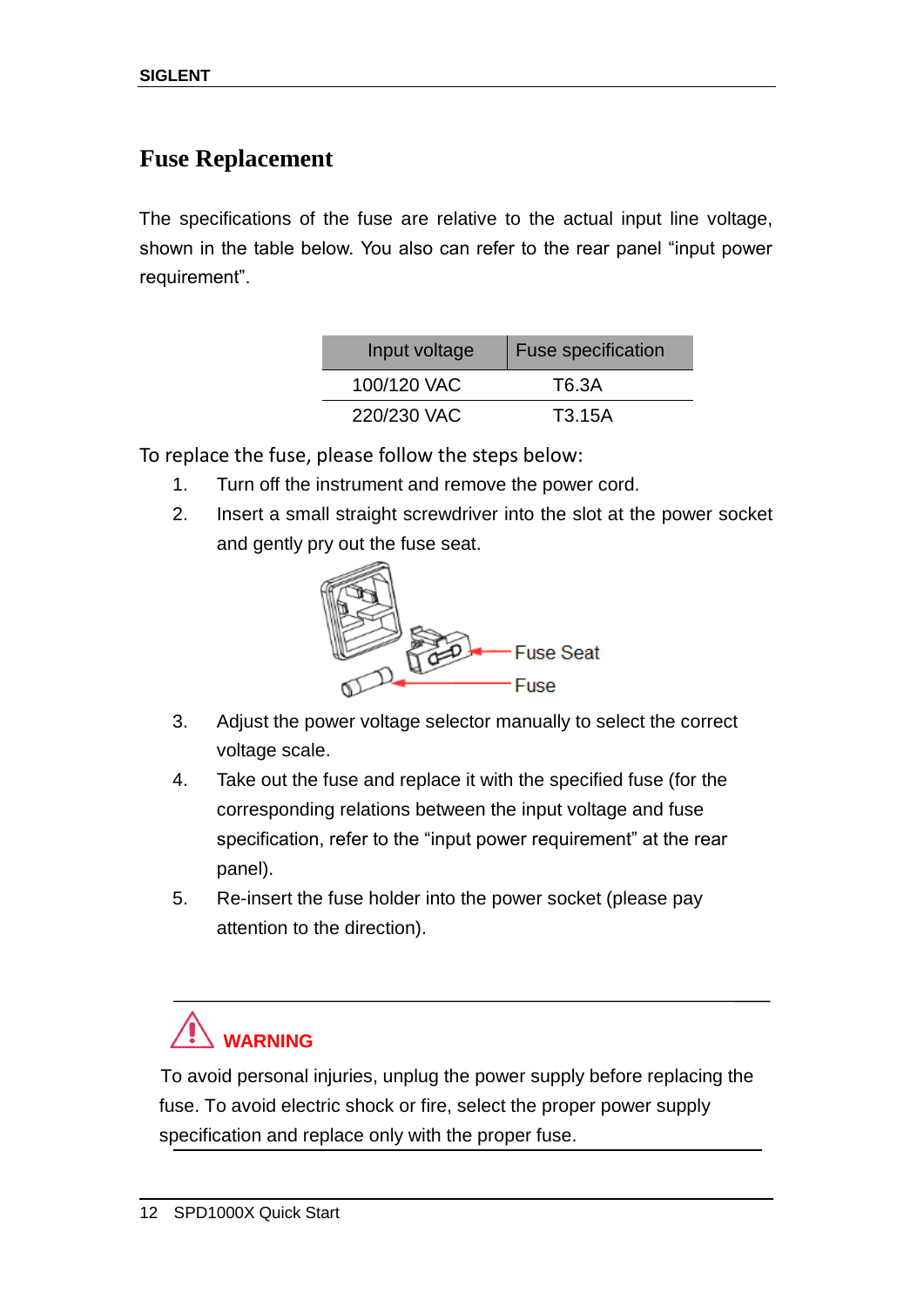# **Troubleshooting**

Here are some common failures and their solutions. If the problem persists after following the listed steps, please contact **SIGLENT**.

#### **1. The instrument cannot start up.**

- (1) Check whether the power is correctly connected.
- (2) Check whether the power switch at the front panel is really on.
- (3) Remove the power cord and check whether the voltage selector is at the proper scale, whether the specification of the fuse is correct and whether the fuse is intact. If the fuse needs to be changed, refer to "**To Replace the Fuse**".
- (4) If the problem remains, please contact **SIGLENT**.

#### **2. The constant voltage output is abnormal.**

- (1) Check whether the maximum output power of the scale currently selected fulfills the load requirement. If yes, go to the next step.
- (2) Check the cable connecting the load and power supply for short-circuits.
- (3) Check whether the load is normal.
- (4) Check whether the current setting value of this scale is proper. If it is too low, increase it.
- (5) If the problem remains, please contact **SIGLENT**.

#### **3. The constant current output is abnormal.**

- (1) Check whether the maximum output power of the scale currently selected fulfills the load requirement. If yes, go to the next step.
- (2) Check whether the cable connecting the load and power supply is in good condition.
- (3) Check whether the load is normal.
- (4) Check whether the voltage setting value of this scale is proper. If it is too low, increase it.
- (5) If the problem remains, please contact **SIGLENT**.